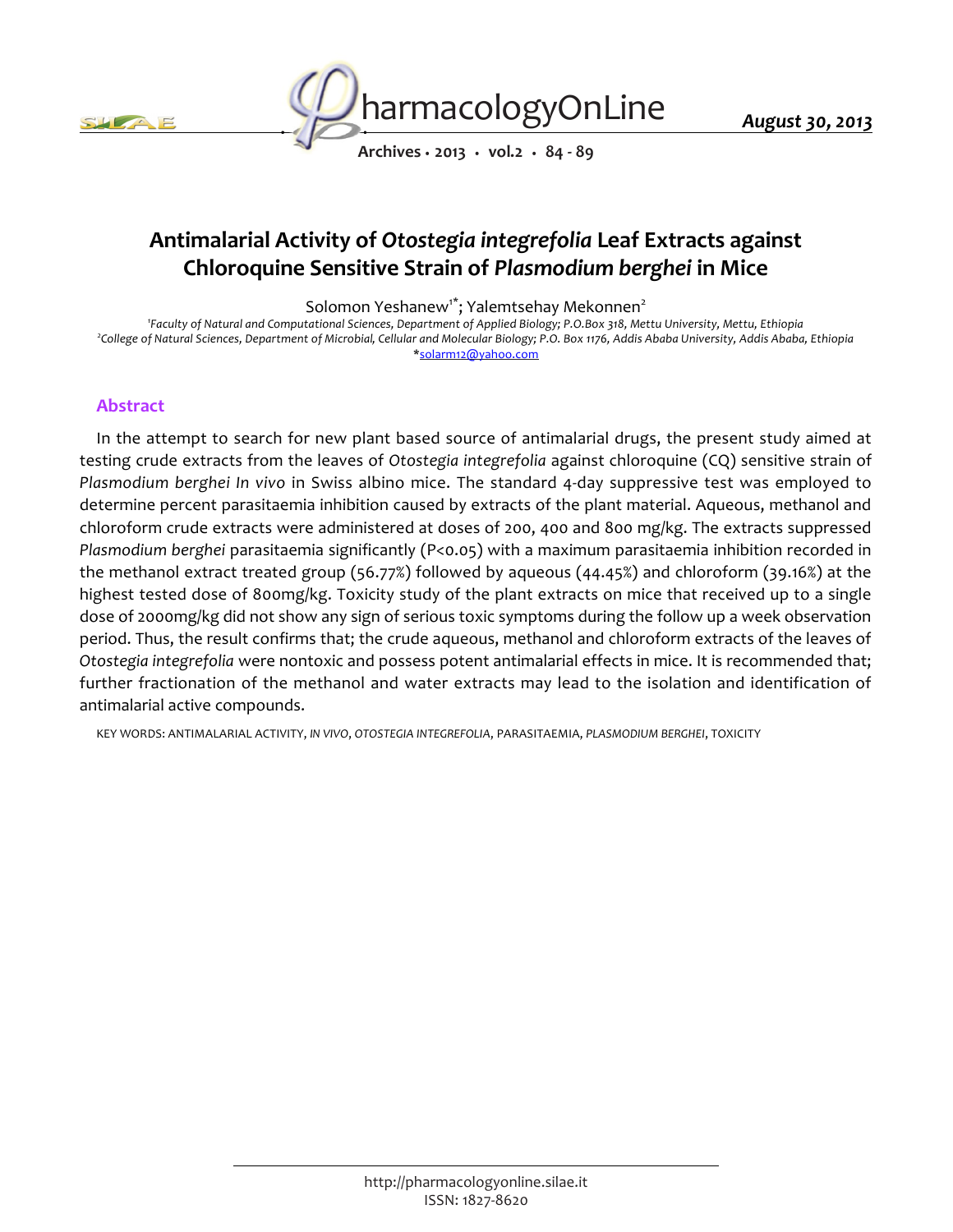# *Introduction*

*Malaria remains one of the top most disastrous parasitic diseases in the tropical and subtropical regions of the world. It is the cause of death of more than 650,000 people every year with the majority affected groups being children under the age of five and pregnant women [8, 13]. According to World Malaria Report (WHO, 2010), malaria was prevalent in 106 countries of the tropical and semi tropical regions that are home to more than half of the world's people and it is a persistent problem in most of these areas [19]. The disease plays a tremendous burden on individual families and national health systems as well as an enormous global killer and places significant strains on economies around the world [4].*

*The spread of drug resistant malaria parasites are the major challenge in the control of the disease [17]. Drug resistant malaria parasites have been documented in all today's available antimalarial medicines [20] including the artemisinin derivatives [3, 10]. Therefore, there is an immediate need of developing new antimalarial drugs and one of the best sources is traditional medicinal plants [6].*

*Plants had been used for medicinal purposes long before documented histories [7]. Still the practices continue in many parts of the world and have made great contribution for the development of modern therapeutic agents through the application of modern technology in to the traditional knowledge [6, 16]. Many species of plants have played a critical role in the history of malaria with Peruvian bark (Cinchona spp.); being the first effective treatment for this impediment [21]. The long established use of quinine and the more recent introduction of artemisinin as highly effective antimalarials proved the importance of medicinal plants as sources for the discovery of new antimalarial drugs [2].*

*Otostegia integrefolia: "Tenjut" in the local language Amharic is an herbaceous plant belonging to the family Lamiaceae (Labiatae). It is commonly found in Eritrea, Ethiopia and Yemen. The plant grows in wild and it can be cultivated [1, 14]. It is a shrub with slender woody branches. Reports*  *indicate that the leaves of the plant are used for the treatment of several complaints such as lung diseases, uvulitis, tonsillitis, stomach ache and mostly for malaria in the Ethiopian traditional medical system [5, 15, 25]. However, there is no scientific report on the biochemical activity of the plant in the literature. Thus, the aim of this study is to evaluate the antimalarial activity of the leaves of the plant In vivo against CQ-sensitive strain of Plasmodium berghei parasite in Swiss albino mice.*

#### *Materials and Methods*

#### *Plant material collection and authentication*

*Fresh leaves of Otostegia integrefolia were collected from "Dembecha woreda"; which is located in Amhara regional state and 350 km Northwest of Addis Ababa, Ethiopia during the months of September and October, 2011. The plant was identified and authenticated at the Ethiopian National Herbarium, Addis Ababa University, Addis Ababa, Ethiopia. And voucher specimen was deposited in collection number of (sy02/2011) for further references.*

#### *Crude extracts preparation of the plant material*

*The fresh leaves of the plant were cleaned, cut into pieces and air dried under shade in Biomedical Laboratory, College of Natural Sciences, Addis Ababa University. The dried leaves were ground in to coarse powder and crude extracts were prepared by cold maceration technique; soaking the plant powder in 1:8 w/v ratio with distilled water, methanol and chloroform in separate Erlenmeyer flasks.*

#### *Experimental animals and pathogen*

*Swiss albino mice of 6 to 8 weeks old weighing 23 to 32g were obtained from the Animal house of the College of Natural Sciences, Addis Ababa University. They were used in accordance with NIH Guide for the care and use of laboratory animals [11]. The antimalarial evaluation of the extracts were performed by using CQ-sensitive strain of the rodent malaria parasite; Plasmodium berghei.*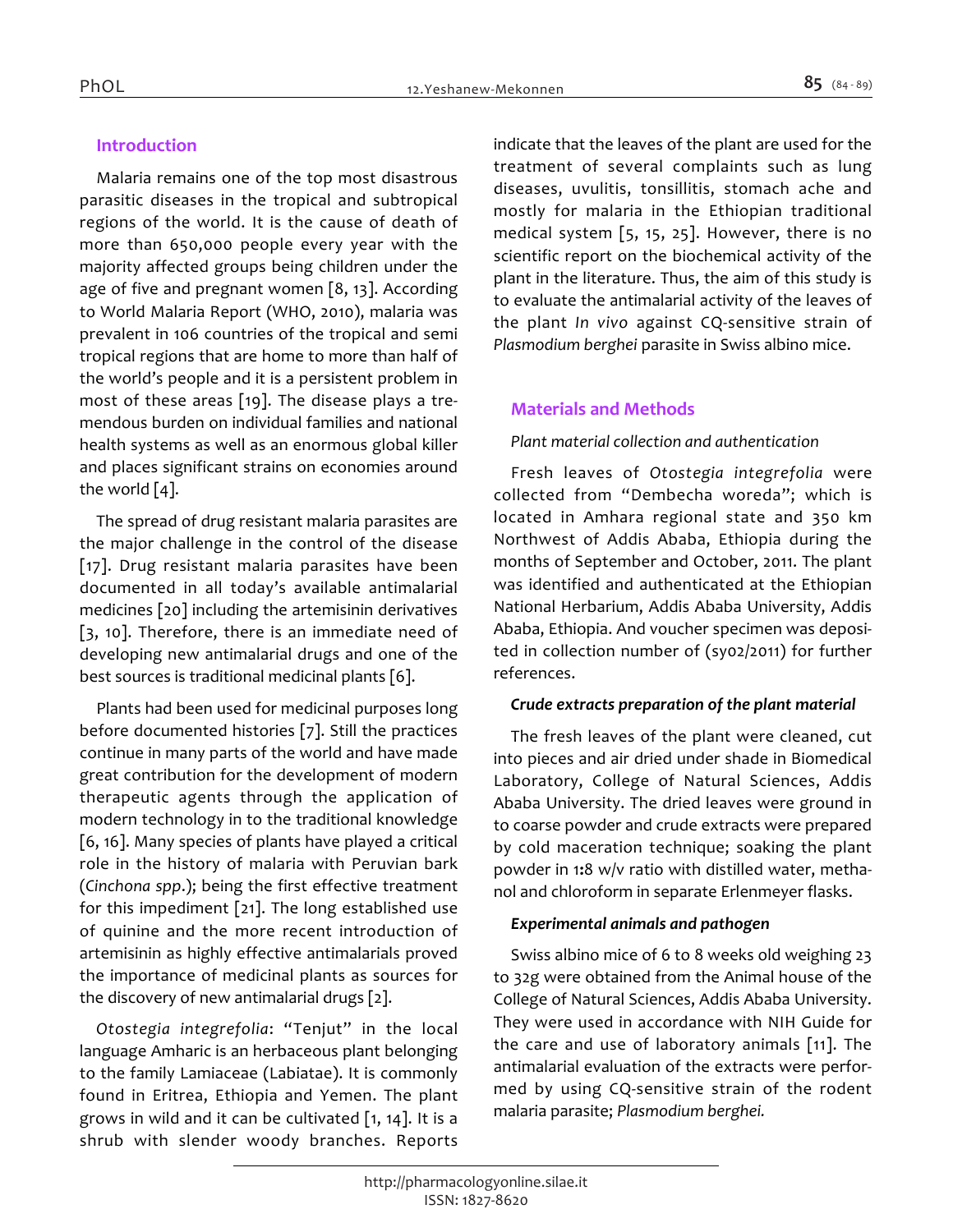#### *In vivo acute toxicity tests*

*Acute toxicity test of the crude extracts were carried-out using twenty mice that were randomized into four groups of five mice per group and given 500, 1000 and 2000 mg/kg orally by dissolving each dose with 0.4ml of vehicles and the fourth group (control) was given 0.4ml of the respective vehicle for each mouse.*

#### *In vivo antimalarial suppressive tests*

*For the antimalarial suppressive tests of the plant extracts, a standard 4-day suppressive test was employed against CQ-sensitive strain of P. berghei infection in mice [12]. For each extract, twenty five (25) mice randomly in to five (5) groups were used. At day zero (D<sup>0</sup> ), each mouse in all groups were infected by P. berghei parasitaemia with standard*  inoculums (1x10<sup>6</sup> P. berghei infected RBCs) intraperi*toneally [9]. Three hours after parasite inoculation, the three groups were administered with 200, 400 and 800 mg/kg of extract by dissolving the extract with 0.2 ml of the respective vehicle for each mouse orally by using gavage (an oral needle) for four consecutive days starting from D<sup>0</sup> in a 24hr schedule. The rest two groups were used as a positive and a negative control that were given with 25mg/kg body weight of CQ and 0.2 ml of the correct vehicle respectively.*

#### *Parasitological study*

*On the 5thday (D<sup>4</sup> ) of the experiment, fresh blood samples were collected from the tail snip of each mouse and thin smear on to a microscope slide to make film [9]. Parasitaemia was examined under light microscopy [18]. Finally, percentage parasitaemia and suppression were calculated using the following formulas [24] respectively.*

#### %Parasitaemia = Number of infected RBCs X 100 **Total number of RBCs**

%Suppression = Mean parasitaemia in study group X 100 Mean parasitaemia of negative control

# *Statistical analysis*

*Statistical analysis was undertaken by one way* 

*analysis of variance (ANOVA) to compare the level of parasitaemia of P. berghei infected mice between the controls and extract treated groups at a fixed time. All the results were presented as the Mean ± SEM (Standard Error of the Mean) and statistical significance was considered at a 95% confidence interval (P<0.05).*

## *Results*

#### *Acute toxicity tests*

*Aqueous, methanol and chloroform crude extracts of the leaves of O. integrefolia showed no mortality of mice within 24 hours. But, gross physical and behavioral changes such as depression, decrease in feeding activities and hair erection were examined for the first 3 to 5 hours after being administered with 1000 and 2000 mg/kg of extracts; then, they returned to their normal conditions and have been physically active during the follow up a week observation period.*

## *Antimalarial suppressive tests*

*Antimalarial suppressive test results of the three crude extracts against CQ-sensitive strain of P. berghei in Swiss albino mice caused varying degrees of suppressive effects in dose dependent manner even though they did not clear the parasite completely. Whereas, the positive control group (treated with 25 mg/kg of CQ) had no detectable parasitaemia on D4 of post infection. In all extracts; the highest suppression of parasitaemia were recorded at the highest tested dose of 800 mg/kg.*

*The crude aqueous extract of the plant material resulted in significantly lower percent parasitaemia levels of 27.91±0.96, 27.17±2.30 and 25.36±1.28% at the oral tested doses of 200, 400 and 800 mg/kg extract respectively while the corresponding negative control (treated with dH2O) parasitaemia level was 45.65±2.31%. Mice that received 200, 400 and 800mg/kg of the methanol extract showed parasitaemia suppression of 22.84, 41.35 and 56.77% respectively. On the other hand, all tested doses of chloroform extract administered mice had by far*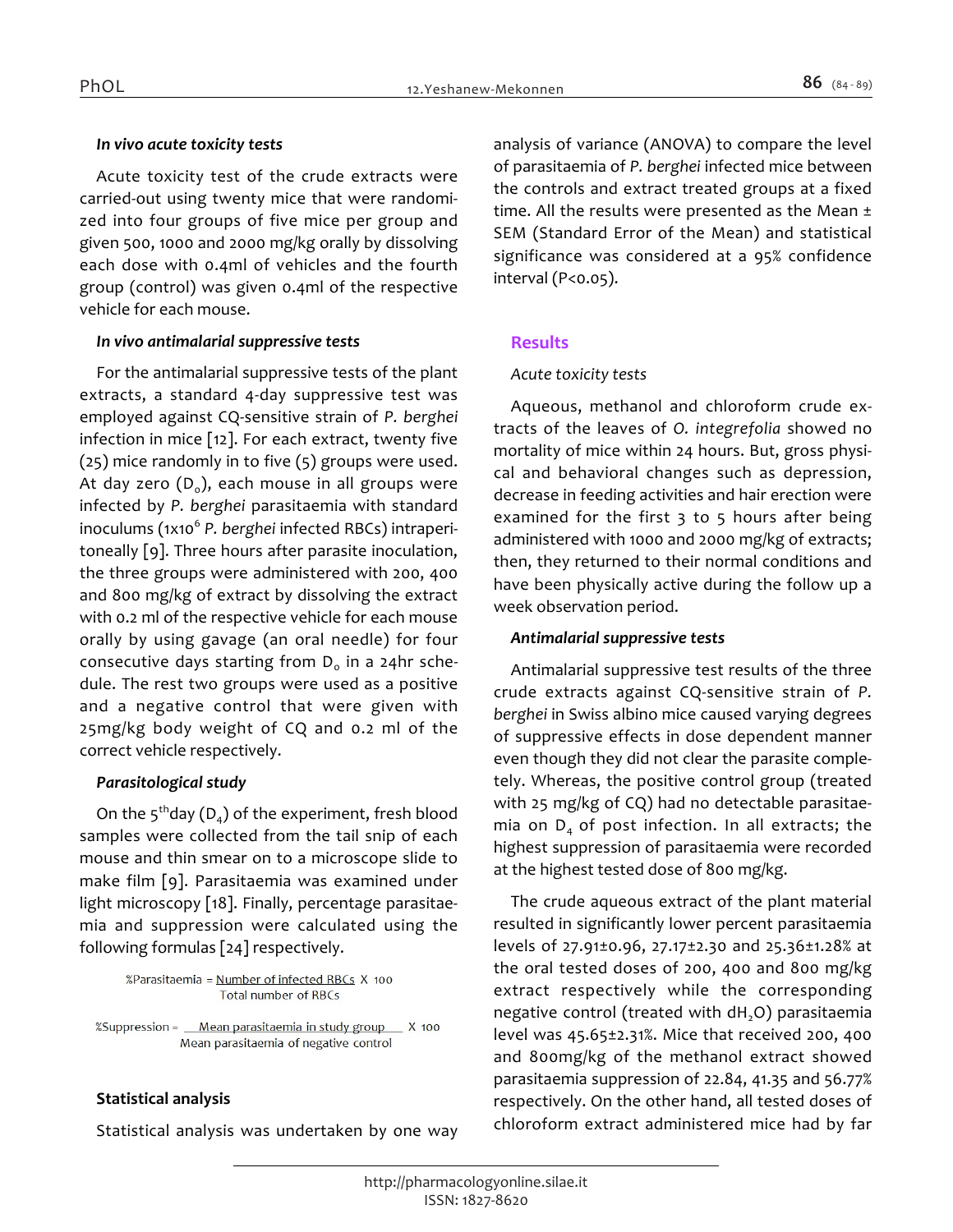*lower parasitaemia level than the respective negative control. In these groups, percent parasitaemia were 21.09±0.87, 18.72±0.97 and 15.46±0.70% that resulted in percent suppression of 17.00, 26.33 and 39.16% at tested doses of 200, 400 and 800 mg/kg respectively while, the corresponding 20% DMSO treated group (negative control) parasitaemia level was 25.41±0.86%.*

*See Table 1.*

*See Fig.1*

# *Discussion and Conclusion*

*The In vivo acute toxicity test of extracts in mice was conducted according to Center for Drug Evaluation and Research guideline for the testing of chemicals in rodents [23]. Evaluation of the safety of plant extracts is very important [16]. Absence of serious acute toxic symptoms such as mortality, impaired movement, listlessness and reduced motor activity within 24 hours and survival of mice for weeks indicated that; the estimated oral median lethal dose (LD50=2000mg/kg) is not toxic. This indicates the extracts at 4000mg/kg is not lethal and suggesting that it is safe and this could be one ground for the use of the plant in traditional treatment of malaria in Ethiopian folk medicine [5].*

*The water, methanol and chloroform crude extracts of the plant material showed statistically significant (P<0.05) parasitaemia suppression in dose dependent manner. Extracts of the plant part did not totally clear the parasitaemia up to the highest tested doses. It could be possible that, complete clearance of the parasites may be obtained within the higher range of the extracts.*

*The antimalarial action of the plant material might be implicated with the presence of antimalarial phytochemical constituents such as terpinoids; which are identified as the major phytochemical constituent of the plant [15]. In view of the fact that; terpinoids are attributed as having antiplasmodial activities of many other plants including the potent source of artimesinin, Artemisia annua* *(wormwood) [15, 22]. In addition, the presence of other metabolites such as flavonoids and steroids that are identified as major phytochemical constituents in the genus Otostegia might also be involved in the suppression of the parasite [1].*

*According to the review by Krettli et al., (2009), an antimalarial compound is considered as an active compound when it suppress percent parasitaemia by ≥ 30%; that supports the result of the present study. Methanol and water extracts showed the highest antimalarial effects, justifying the traditional usage of this plant as malaria remedy and using of water and ethanol (local alcohols) as common solvents. As a recommendation; further phytochemical fractionation of the water and the methanol extracts of the plant material could permit the isolation and identification of active antimalarial compounds and other secondary metabolites.*

# *Acknowledgments*

*We are glad to express our acknowledgments to the School of Graduate Studies of Addis Ababa University for granting us with financial support to carry out this research work and the Department of Microbial, Cellular and Molecular Biology of the same University for allowing us to use laboratory facilities during the course of our experiments.*

## *References*

- *1. Ayatollahi SAM, Kobarfard F, Asgarpanah J, Ahmed Z. Chemical constituents of O. perisca. J Chem Soc Pak 2007; 29: 61-63.*
- *2. Colin W. Plant derived antimalarial agents: New leads and challenges. Phytochemistry 2005; 4:55-61.*
- *3. Dondorp AM, Nosten F, Yi P, et al. Artemisinin resistance in Plasmodium falciparum malaria. New Eng J Med 2009; 361: 455-467.*
- *4. ECA (Economic Commission for Africa). Enhancing health, poverty and social policy team 2005.*
- *5. Giday M, Teklehaymanot T, Animut A, Mekonnen Y. Medicinal plants of the Shinasha, Agew-awi and Amhara peoples in northwest Ethiopia. J Ethnopharmacol 2007; 110: 516–525.*
- *6. Ginsburg H, Deharo E. A call for using natural compounds in the development of new antimalarial treatments: An introduction. Malar J 2011; 10:1-7.*
- *7. Hassan SS, Ahmed SI, Bukhari NI, Loon WC. Use of complementary and alternative medicine among patients with chronic diseases at outpatient clinics. Comp Ther Clin*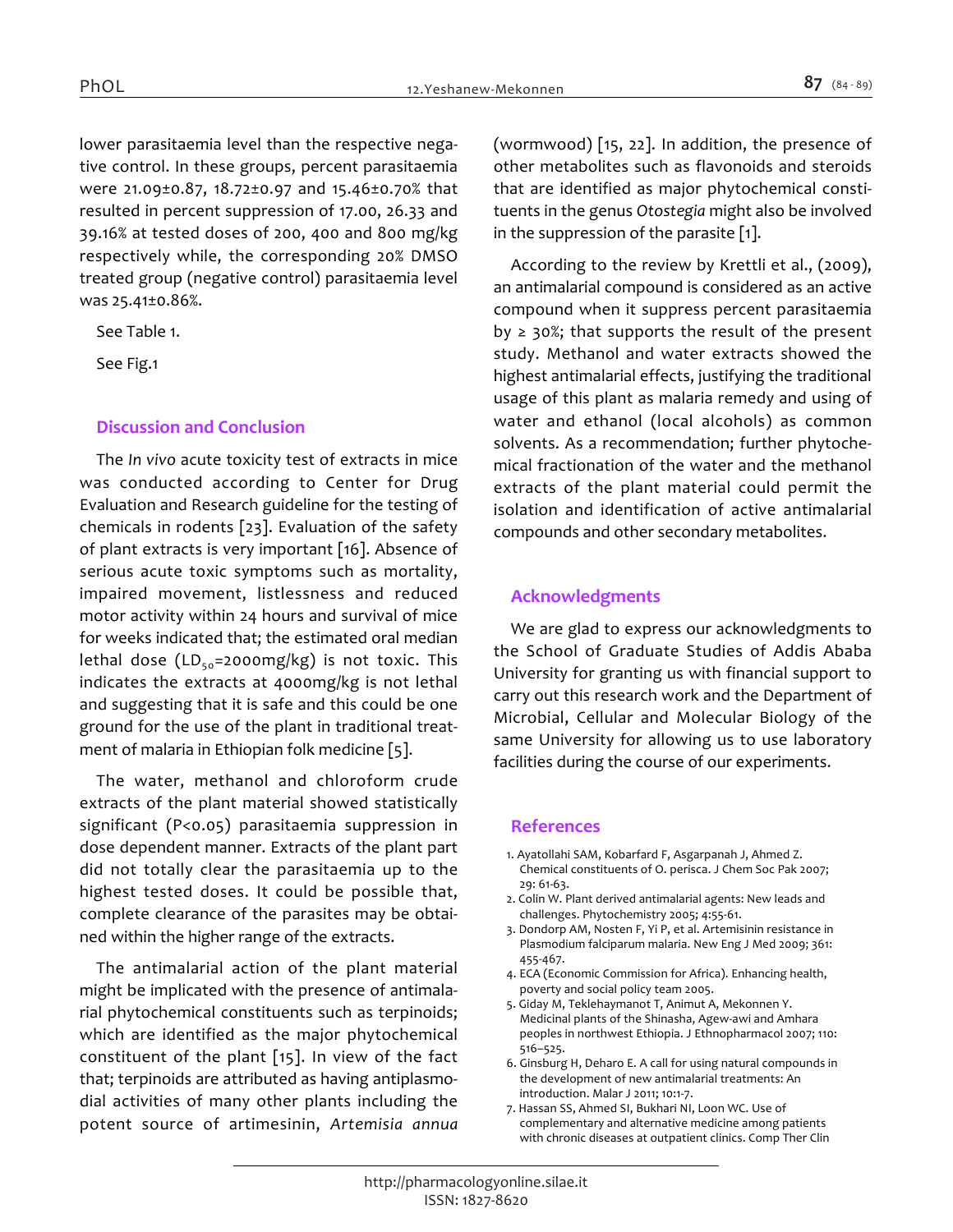*Practice 2009; 15: 152-157.*

- *8. Kabanywanyi AM, Macarthur JR, Stolk WA, et al. Malaria in pregnant women in an area with sustained high coverage of insecticide-treated bed nets. Malar J 2008; 7:133.*
- *9. Krettli AU, Adebayo JO, Krettli LG. Testing of natural products and synthetic molecules aiming at new antimalarial. Curr Drug Targets 2009; 10:261-270.*
- *10. Noedl H, Se Y, Schaecher K., et al. Evidence of artemisininresistant malaria in Western Cambodia. New Eng J Med 2008; 359: 2619-2620.*
- *11. NRC (National Research Council). Guide for the care and use of laboratory animals. Institute of laboratory animal resources commission on life sciences, National Academy Press, Washington, D.C 1996.*
- *12. Peters W. Rational methods in the search for antimalarial drugs. T Roy Soc Trop Med H 1967; 61:400-410.*
- *13. Roca-Feltrer A, Carneiro I, Armstrong SJR. Estimates of the burden of malaria morbidity in Africa in children under the age of 5 years. Trop Med Int Health 2008; 13: 771-783.*
- *14. Al-Musayeib NM, Abbas FA, Ahmad MS, Mossa JS, El-Feraly FS. Labdanediterpenes from Otostegia fruticosa. Phytochemistry 2000; 54:771–776.*
- *15. Tesso H. Isolation and structure elucidation of natural products from plants. Dissertation. Institute of Organic Chemistry, University of Hamburg, Hamburg 2004.*
- *16. Verma S, Singh SP. Current and future status of herbal medicines. Vet World 2008; 11: 347-350.*
- *17. White NJ. Drug resistance in malaria. Brit Med Bull 1998; 54,703-715.*
- *18. WHO. Basic laboratory methods in medical parasitology. Parasitology laboratory manual. World Health Organization, Geneva, Switzerland 1991.*
- *19. WHO. Global malaria programme; world malaria report. Geneva, Switzerland 2010a.*
- *20. WHO. Guide lines for the treatments of malaria. 2nd Ed. Geneva, Switzerland 2010b.*
- *21. Yarnell END, Abascal KBS. Botanical prevention and treatment of malaria. Alter Comp Ther 2004; 1: 206-210.*
- *22. Zhang L, Demain AL. Natural products: drug discovery and therapeutic medicines. Humana press Inc, United States of America 2005.*
- *23. CDER (Center for Drug Evolution and Research). Guidance for industry single dose acute toxicity testing for chemicals. August, 1996.*
- *24. Fidock DA, Rosenthal PJ, Croft SL, Brun R, Nwaka S. Antimalarial drug discovery efficacy models for compound screening. Drug Discov 2004: 512–520.*
- *25. Teklehaymanot T, Giday M, Medhin G, Mekonnen Y. Knowledge and use of medicinal plants by people around Debre Libanos monastery in Ethiopia. J Ethnopharmacol 2007: 271–283.*